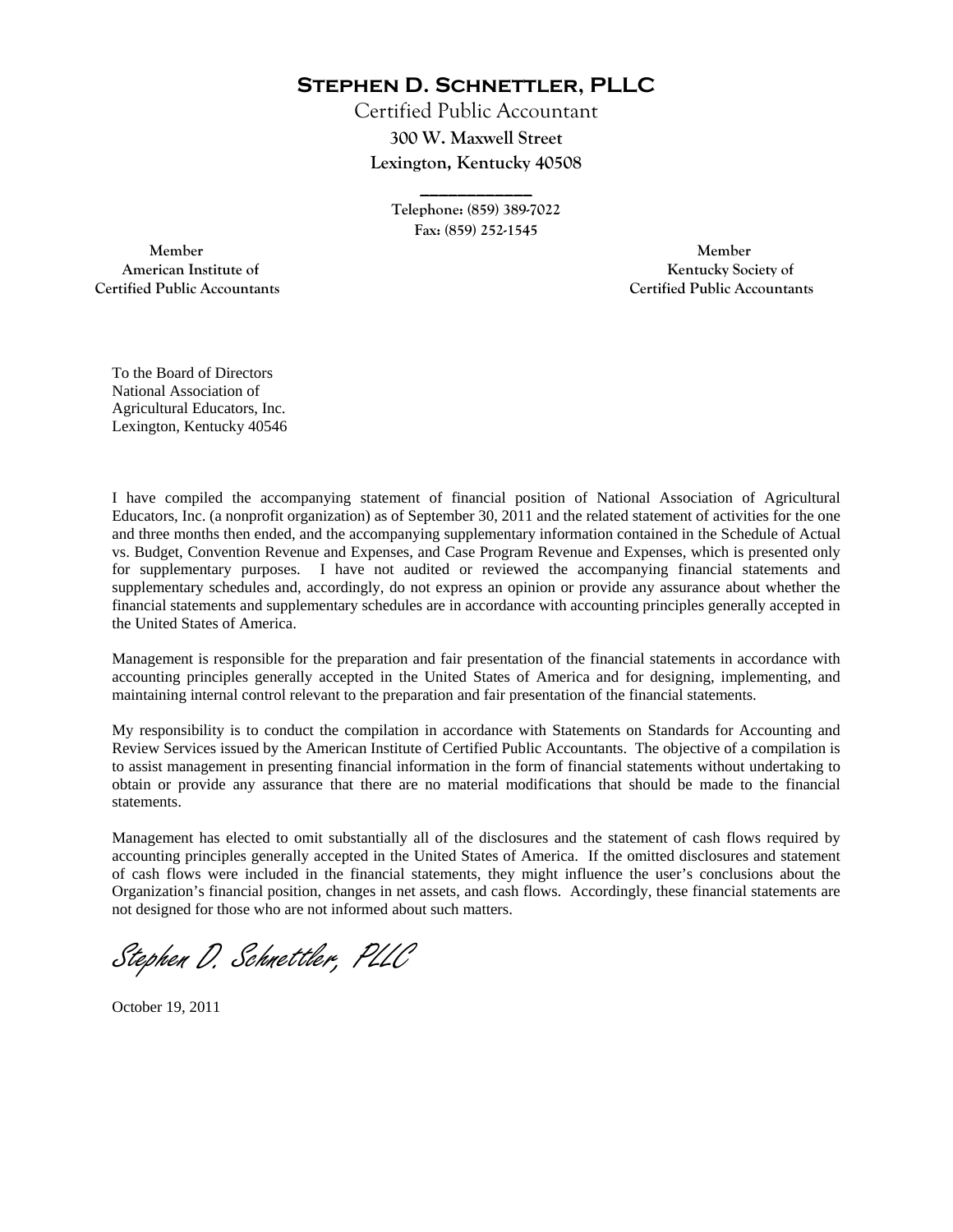## NATIONAL ASSOCIATION OF AGRICULTURAL EDUCATORS, INC. **Statement of Financial Position** September 30, 2011

| <b>ASSETS</b>                           |               |
|-----------------------------------------|---------------|
| Cash on deposit                         | \$<br>30,439  |
| Cash on deposit - CASE Program          | 535           |
| Investments - operating fund            | 367,657       |
| Investments - life membership fund      | 136,414       |
| Investments - reserve fund              | 106,520       |
| Accounts receivable                     | 290,283       |
| Prepaid expenses                        | 6,857         |
| Property and equipment - CASE           | 1,092         |
| Property and equipment                  | 11,567        |
| <b>TOTAL ASSETS</b>                     | \$<br>951,364 |
| <b>LIABILITIES AND NET ASSETS</b>       |               |
| <b>LIABILITIES</b>                      |               |
| Accounts payable                        | \$<br>191,714 |
| Accrued leave payable                   | 25,077        |
| Other current liabilities               | 7,219         |
| <b>TOTAL LIABILITIES</b>                | 224,010       |
| <b>NET ASSETS</b>                       |               |
| Unrestricted net assets:                |               |
| Current operation                       | 428,763       |
| Board designated for special purposes   | 127,328       |
| Temporarily restricted net assets       | 212           |
| <b>CASE Project</b>                     | 171,051       |
| <b>TOTAL NET ASSETS</b>                 | 727,354       |
| <b>TOTAL LIABILITIES AND NET ASSETS</b> | \$<br>951,364 |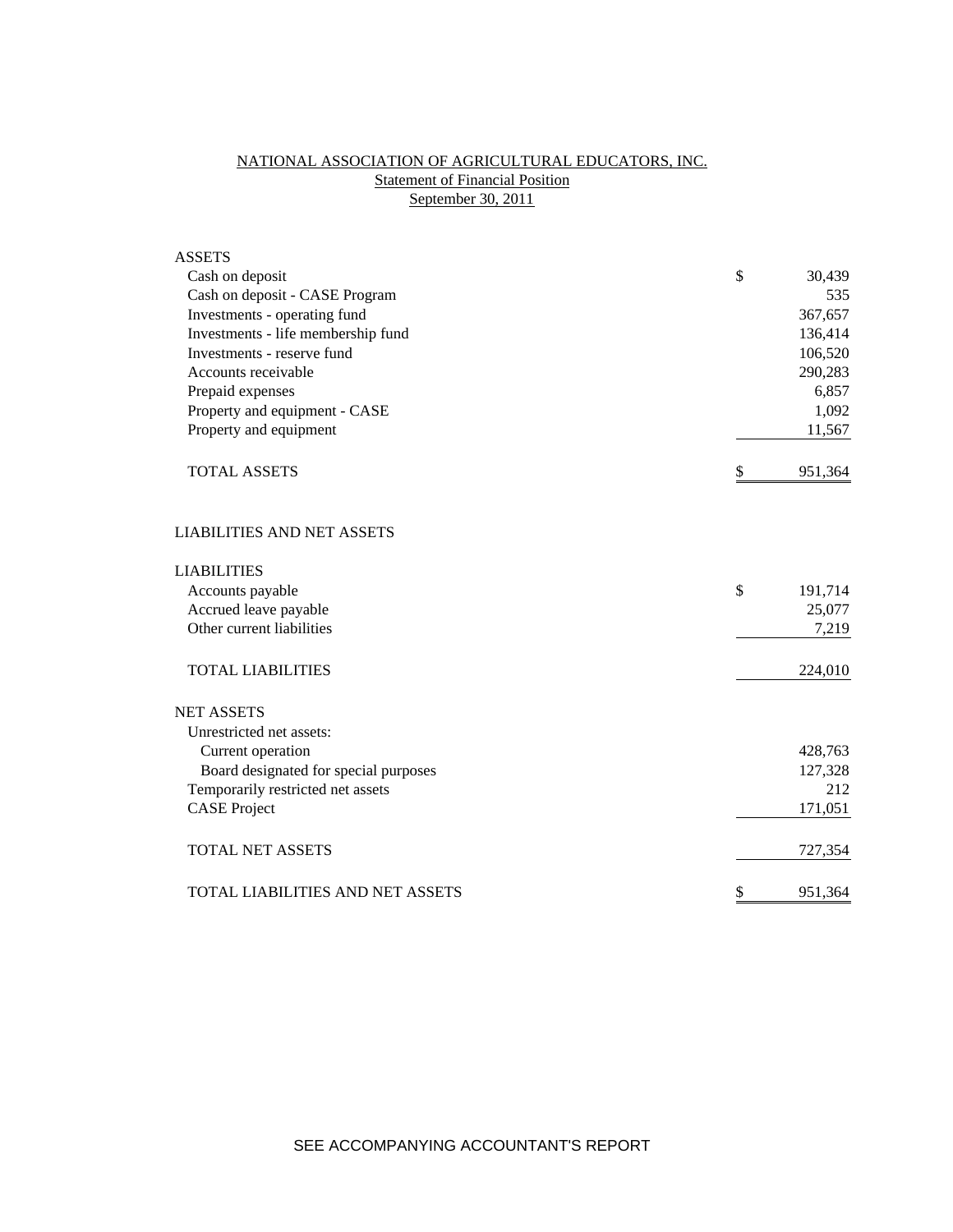## NATIONAL ASSOCIATION OF AGRICULTURAL EDUCATORS, INC. **Statement of Activities** For the Three Months Ended September 30, 2011

|                                       | Current<br>Operations |                | Board<br>Designated | Temporarily<br>Restricted |     | CASE<br>Project |         |    | Total      |  |
|---------------------------------------|-----------------------|----------------|---------------------|---------------------------|-----|-----------------|---------|----|------------|--|
|                                       |                       |                |                     |                           |     |                 |         |    |            |  |
| Revenue, Gains and Losses             |                       |                |                     |                           |     |                 |         |    |            |  |
| Membership dues                       | \$                    | 106,450        | \$<br>3,480         | \$                        |     | \$              |         | \$ | 109,930    |  |
| Convention registration               |                       |                |                     |                           |     |                 |         |    |            |  |
| Sponsorship and awards                |                       |                |                     |                           |     |                 |         |    |            |  |
| Merchandise sales                     |                       | 1,712          |                     |                           |     |                 |         |    | 1,712      |  |
| Contributions                         |                       |                |                     |                           | 164 |                 |         |    | 164        |  |
| Management fees                       |                       |                |                     |                           |     |                 |         |    |            |  |
| Net realized and unrealized           |                       |                |                     |                           |     |                 |         |    |            |  |
| gains (losses) on securities          |                       | (97, 870)      |                     |                           |     |                 |         |    | (97, 870)  |  |
| Interest and dividends                |                       | 1,172          |                     |                           |     |                 |         |    | 1,172      |  |
| FFA Foundation projects               |                       | 26,251         |                     |                           |     |                 |         |    | 26,251     |  |
| CASE Program income                   |                       |                |                     |                           |     |                 | 212,878 |    | 212,878    |  |
| Other income                          |                       | 69,532         |                     |                           |     |                 |         |    | 69,532     |  |
| Total Revenue, Gaines and Losses      |                       | 107,247        | 3,480               |                           | 164 |                 | 212,878 |    | 323,769    |  |
| Net Assets Released from Restrictions |                       |                |                     |                           |     |                 |         |    |            |  |
| Total Revenue, Gains and Losses       |                       |                |                     |                           |     |                 |         |    |            |  |
| and Reclassifications                 |                       | 107,247        | 3,480               |                           | 164 |                 | 212,878 |    | 323,769    |  |
| <b>Expenses</b>                       |                       |                |                     |                           |     |                 |         |    |            |  |
| General expenses                      |                       | 221,021        |                     |                           |     |                 |         |    | 221,021    |  |
| FFA Foundation projects               |                       | 21,279         |                     |                           |     |                 |         |    | 21,279     |  |
| <b>CASE Program expenses</b>          |                       | $\overline{a}$ |                     |                           |     |                 | 193,581 |    | 193,581    |  |
| Convention expenses                   |                       | 8,822          |                     |                           |     |                 |         |    | 8,822      |  |
|                                       |                       |                |                     |                           |     |                 |         |    |            |  |
| Total expenses                        |                       | 251,122        |                     |                           |     |                 | 193,581 |    | 444,703    |  |
| INCREASE (DECREASE) IN NET ASSETS     |                       | (143, 875)     | 3,480               |                           | 164 |                 | 19,297  |    | (120, 934) |  |
| NET ASSETS AT BEGINNING OF PERIOD     |                       | 572,638        | 123,848             |                           | 48  |                 | 151,754 |    | 848,288    |  |
| NET ASSETS AT END OF PERIOD           | \$                    | 428,763        | \$<br>127,328       | \$                        | 212 | \$              | 171,051 | S  | 727,354    |  |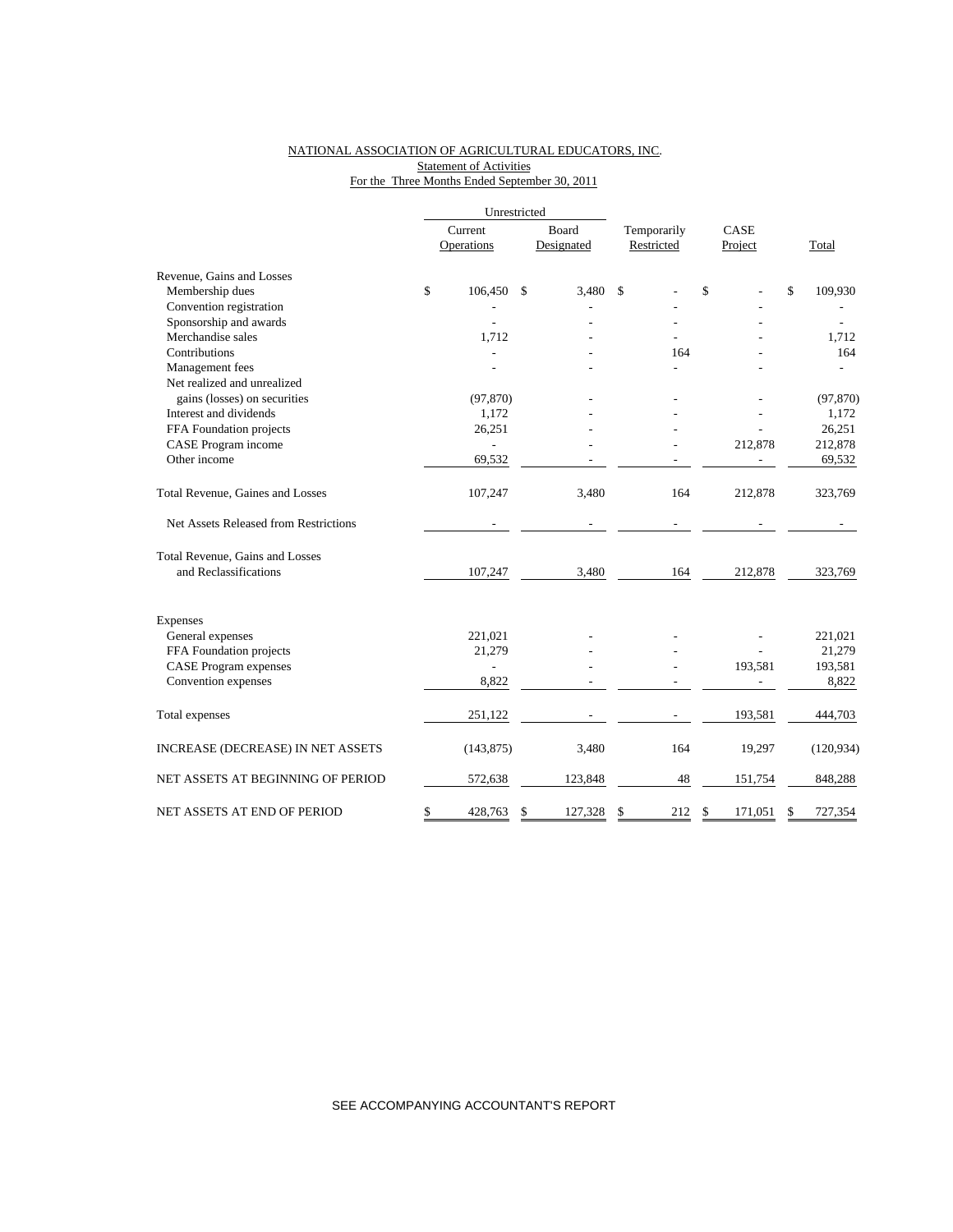## NATIONAL ASSOCIATION OF AGRICULTURAL EDUCATORS, INC. Schedule of Actual vs. Budget<br>For the One and Three Months Ended September 30, 2011

|                                                                 | <b>MONTH</b><br><b>ACTUAL</b> |          | <b>MONTH</b><br><b>BUDGET</b> | <b>MONTH</b><br><b>SVARIANCE</b> |   | YEAR TO DATE<br><b>ACTUAL</b> |               | <b>YEAR</b><br><b>BUDGET</b> | <b>YEAR</b><br><b>SVARIANCE</b> |
|-----------------------------------------------------------------|-------------------------------|----------|-------------------------------|----------------------------------|---|-------------------------------|---------------|------------------------------|---------------------------------|
| REVENUE<br>Member dues                                          | \$<br>47,245                  | <b>S</b> | 32.164                        | <sup>\$</sup><br>15.081          | S | 108.430                       | <sup>\$</sup> | 385,970                      | s<br>(277.540)                  |
| Corporate membership dues                                       | 750                           |          | 2,563                         | (1, 813)                         |   | 1,500                         |               | 30,750                       | (29, 250)                       |
| <b>NSTA Dues</b>                                                |                               |          |                               |                                  |   |                               |               |                              |                                 |
| Delmar scholarships                                             |                               |          | 625                           | (625)                            |   |                               |               | 7,500                        | (7,500)                         |
| Foundation management fees                                      |                               |          | 4,583                         | (4, 583)                         |   |                               |               | 55,000                       | (55,000)                        |
| MBNA affinity credit card program                               |                               |          |                               |                                  |   |                               |               |                              |                                 |
| Toyota vehicle lease management fee                             |                               |          | ä,                            | ÷                                |   |                               |               |                              |                                 |
| Interest and dividends                                          | 606                           |          | 500                           | 106                              |   | 766                           |               | 6,000                        | (5,234)                         |
| Net realized and unrealized<br>gains (losses) on securities     | (50, 335)                     |          | 2,583                         | (52, 918)                        |   | (97, 870)                     |               | 31,000                       | (128, 870)                      |
| Merchandise sales                                               | 103                           |          | 708                           | (605)                            |   | 1,712                         |               | 8,500                        | (6,788)                         |
| Investment income, Life Fund                                    | 184                           |          | 250                           | (66)                             |   | 406                           |               | 3,000                        | (2, 594)                        |
| Contributions, Legislative Fund                                 | 99                            |          | $\sim$                        | 99                               |   | 164                           |               | $\frac{1}{2}$                | 164                             |
| Miscellaneous income                                            |                               |          | 250                           | (250)                            |   | 1,950                         |               | 3,000                        | (1,050)                         |
| National Teach Ag Campaign                                      |                               |          | ÷,                            | ÷                                |   | 9,799                         |               | $\overline{\phantom{a}}$     | 9,799                           |
| Teacher crisis fund                                             |                               |          | ä,                            | ÷,                               |   | 758                           |               | ÷,                           | 758                             |
| Risk management education                                       |                               |          | í,                            |                                  |   | ä,                            |               |                              |                                 |
| AEM business manager stipend                                    |                               |          | 333                           | (333)                            |   |                               |               | 4,000                        | (4,000)                         |
| GMAC SmartEdge program                                          | ä,                            |          | ÷,                            |                                  |   |                               |               | ä,                           |                                 |
| Webinar revenue                                                 |                               |          | 1,367                         | (1, 367)                         |   |                               |               | 16,400                       | (16, 400)                       |
| <b>DuPont Agrisciense</b><br>Hurricane relief                   | 10,490                        |          | ä,                            | 10,490                           |   | 51,275<br>500                 |               | $\overline{\phantom{a}}$     | 51,275<br>500                   |
| Council MMM management fee                                      |                               |          |                               | ÷,                               |   | 5,000                         |               | ł,                           | 5,000                           |
| FFA Foundation project - TTTK                                   | 15,612                        |          | 4,625                         | 10,987                           |   | 15,612                        |               | 55,500                       | (39, 888)                       |
| FFA Foundation project - OPAP                                   | 1,103                         |          | 997                           | 106                              |   | 1,360                         |               | 11,965                       | (10, 605)                       |
| FFA Foundation project - OMSP                                   | 2,730                         |          | 946                           | 1,784                            |   | 2,730                         |               | 11,350                       | (8,620)                         |
| FFA Foundation project - OT                                     | 2,641                         |          | 997                           | 1,644                            |   | 2,641                         |               | 11,965                       | (9, 324)                        |
| FFA Foundation project - OYM                                    | 2,663                         |          | 946                           | 1,717                            |   | 2,663                         |               | 11,350                       | (8,687)                         |
| FFA Foundation project - Greenhouse                             | ä,                            |          |                               |                                  |   | $\overline{\phantom{a}}$      |               | ä,                           |                                 |
| FFA Foundation project - LAA                                    | 570                           |          |                               |                                  |   | 570                           |               | 4,170                        | (3,600)                         |
| FFA Foundation teacher workshop                                 | ÷,                            |          |                               |                                  |   | 675                           |               |                              | 675                             |
| FFA Foundation internet café<br>FFA Foundation Pfizer classroom |                               |          |                               |                                  |   |                               |               |                              |                                 |
| FFA Foundation Regional Grants Revenue                          | ä,                            |          | ä,                            |                                  |   | ÷                             |               |                              |                                 |
| CASE program net income                                         | 2,571                         |          |                               | 2,571                            |   | 19,297                        |               | 10,000                       | 9,297                           |
| Convention net income                                           | (8, 412)                      |          | 6,880                         | (15,292)                         |   | (8,572)                       |               | 75,560                       | (84, 132)                       |
| <b>TOTAL REVENUE</b>                                            | 28,620                        |          | 61,317                        | (33, 267)                        |   | 121,366                       |               | 742,980                      | (621, 614)                      |
|                                                                 |                               |          |                               |                                  |   |                               |               |                              |                                 |
| <b>EXPENSES</b>                                                 |                               |          |                               |                                  |   |                               |               |                              |                                 |
| Salaries                                                        | 25,990                        |          | 23,303                        | 2,687                            |   | 72,757                        |               | 279,630                      | (206, 873)                      |
| Taxes and benefits                                              | 6,679                         |          | 5,773                         | 906                              |   | 18,157                        |               | 69,271                       | (51, 114)                       |
| Computer service                                                | 990                           |          | 542                           | 448                              |   | 1,415                         |               | 6,500                        | (5,085)                         |
| Telephone<br>Accounting                                         | 416<br>475                    |          | 417<br>1,058                  | (1)<br>(583)                     |   | 522<br>1,425                  |               | 5,000<br>12,700              | (4, 478)                        |
| Depreciation                                                    | 193                           |          | 583                           | (390)                            |   | 572                           |               | 7,000                        | (11,275)<br>(6, 428)            |
| Rent                                                            |                               |          | 625                           | (625)                            |   |                               |               | 7,500                        | (7,500)                         |
| Insurance                                                       | 453                           |          | 500                           | (47)                             |   | 1,360                         |               | 6,000                        | (4,640)                         |
| Legal                                                           | ÷,                            |          | 83                            | (83)                             |   | $\overline{\phantom{a}}$      |               | 1,000                        | (1,000)                         |
| Office Supplies                                                 | 689                           |          | 583                           | 106                              |   | 781                           |               | 7,000                        | (6, 219)                        |
| Bank charges and investment fees                                |                               |          | 8                             | (8)                              |   |                               |               | 100                          | (100)                           |
| Printing, general                                               | ä,                            |          | 417                           | (417)                            |   | 323                           |               | 5,000                        | (4,677)                         |
| Staff training                                                  |                               |          | 83                            | (83)                             |   |                               |               | 1,000                        | (1,000)                         |
| Taxes and licenses<br>Membership and contributions              | ÷,                            |          | 5                             | (5)                              |   | ÷.                            |               | 60                           | (60)                            |
| Travel, staff                                                   | 295<br>2,151                  |          | 1,250<br>2,500                | (955)<br>(349)                   |   | 8,140<br>2,680                |               | 15,000<br>30,000             | (6, 860)<br>(27, 320)           |
| Promotion and marketing                                         | ٠                             |          | 2,167                         | (2,167)                          |   | 5,580                         |               | 26,000                       | (20, 420)                       |
| Merchandise and diaries                                         | 41                            |          | 833                           | (792)                            |   | 1,202                         |               | 10,000                       | (8,798)                         |
| Photocopying                                                    | 13                            |          | 8                             | 5                                |   | 59                            |               | 100                          | (41)                            |
| Postage, general                                                | 327                           |          | 500                           | (173)                            |   | 948                           |               | 6,000                        | (5,052)                         |
| Professional liability insurance                                | ÷                             |          | 3,118                         | (3, 118)                         |   | 37,270                        |               | 37,415                       | (145)                           |
| Public relations                                                | ÷                             |          | 42                            | (42)                             |   |                               |               | 500                          | (500)                           |
| Scholarships                                                    |                               |          | 938                           | (938)                            |   | 11,250                        |               | 11,250                       |                                 |
| Travel, regional secretaries                                    | 2,208                         |          | 1,042                         | 1,166                            |   | 2,208                         |               | 12,500                       | (10,292)                        |
| Travel, board of directors                                      | 556                           |          | 2,917                         | (2, 361)                         |   | 9,690                         |               | 35,000                       | (25,310)                        |
| Nat'l Teach Ag Campaign                                         | 2,581                         |          | $\omega$                      | 2,581                            |   | 12,342                        |               | $\sim$                       | 12,342                          |
| FFA Foundation project - TTTK<br>FFA Foundation project - OPAP  | 9,690<br>855                  |          | 4,625<br>997                  | 5,065<br>(142)                   |   | 9,690<br>1,111                |               | 55,500<br>11,965             | (45, 810)<br>(10, 854)          |
| FFA Foundation project - OMSP                                   | 1,710                         |          | 946                           | 764                              |   | 1,710                         |               | 11,350                       | (9,640)                         |
| FFA Foundation project - OT                                     | 1,710                         |          | 997                           | 713                              |   | 1,710                         |               | 11,965                       | (10,255)                        |
| FFA Foundation project - OYM                                    | 1,710                         |          | 946                           | 764                              |   | 1,710                         |               | 11,350                       | (9,640)                         |
| FFA Foundation project - Greenhouse                             | $\blacksquare$                |          |                               | ä,                               |   | $\overline{\phantom{a}}$      |               | $\mathcal{L}_{\mathcal{A}}$  |                                 |
| FFA Foundation project - LAA                                    | 570                           |          | ä,                            | 570                              |   | 570                           |               | 4,170                        | (3,600)                         |
| FFA Foundation project - Smart Edge                             |                               |          |                               |                                  |   | 1,100                         |               |                              | 1,100                           |
| FFA Foundation teacher workshop                                 | 2,565                         |          | i,                            | 2,565                            |   | 3,240                         |               | ÷,                           | 3,240                           |
| FFA Foundation internet café                                    | ä,                            |          |                               | ä,                               |   | $\overline{\phantom{a}}$      |               |                              |                                 |
| FFA Pfizer Classroom                                            | 438                           |          | i,                            | 438                              |   | 438                           |               | ٠                            | 438                             |
| FFA Foundation Regional Grants                                  |                               |          |                               |                                  |   |                               |               |                              |                                 |

(Continued)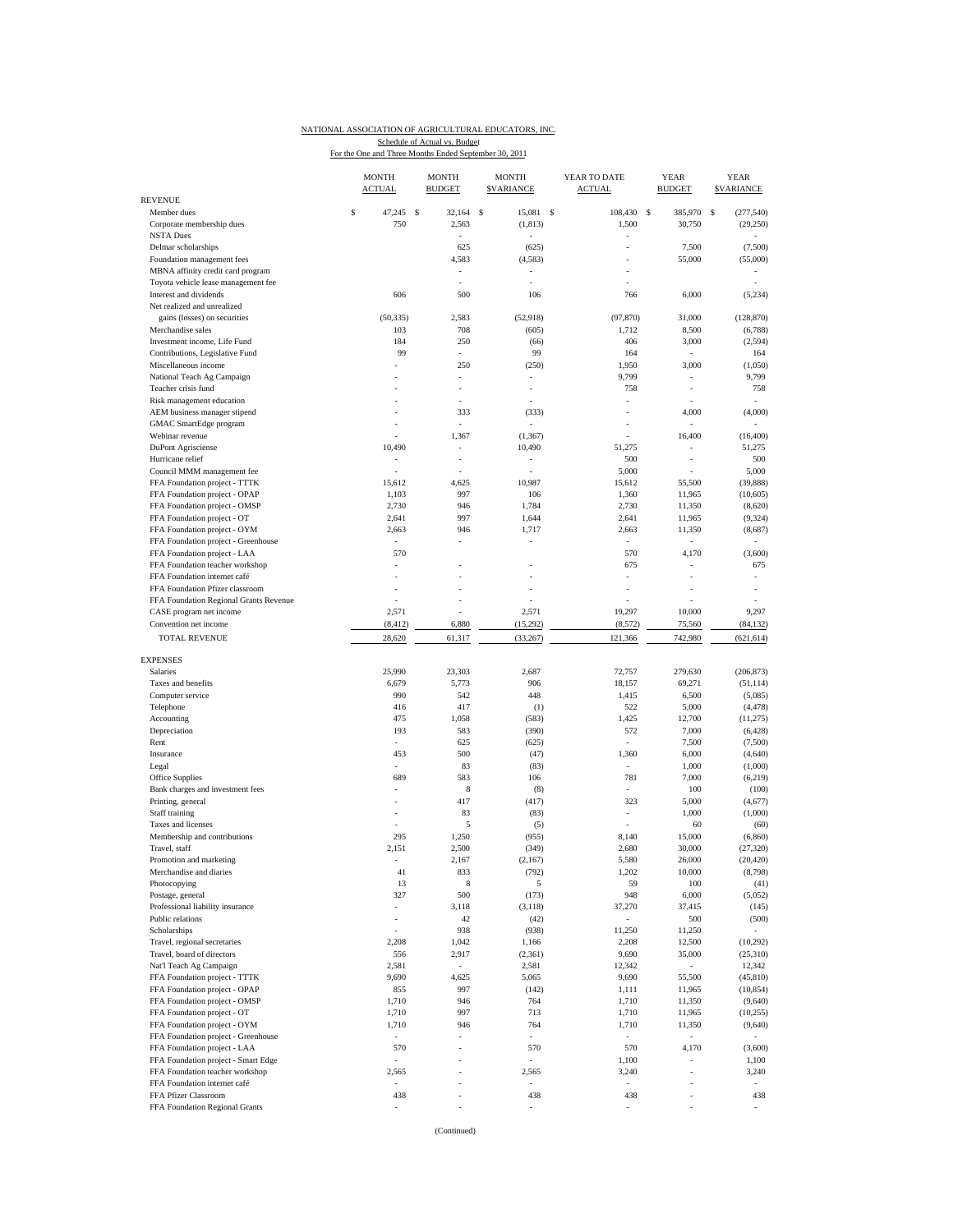# NATIONAL ASSOCIATION OF AGRICULTURAL EDUCATORS, INC.

Schedule of Actual vs. Budget<br>For the One and Three Months Ended September 30, 2011

|                                 | <b>MONTH</b><br><b>ACTUAL</b> | <b>MONTH</b><br><b>BUDGET</b> | <b>MONTH</b><br><b>SVARIANCE</b> | YEAR TO DATE<br><b>ACTUAL</b> | <b>YEAR</b><br><b>BUDGET</b> | <b>YEAR</b><br><b>SVARIANCE</b> |
|---------------------------------|-------------------------------|-------------------------------|----------------------------------|-------------------------------|------------------------------|---------------------------------|
| DuPont Agriscience              | 6,207                         | $\overline{\phantom{a}}$      | 6,207                            | 21,391                        |                              | 21,391                          |
| GMAC SmartEdge program          |                               | $\overline{\phantom{a}}$      | ٠                                | ۰                             |                              | ۰                               |
| NPS expense                     | $\sim$                        | 667                           | (667)                            | ٠                             | 8,000                        | (8,000)                         |
| Webinar expense                 | 99                            | 292                           | (193)                            | 198                           | 3,500                        | (3,302)                         |
| Teacher crisis fund             |                               | ٠                             | ٠                                | ۰                             | $\overline{\phantom{a}}$     | ٠                               |
| Communities of practice expense | 1.050                         | 667                           | 383                              | 10.751                        | 8,000                        | 2,751                           |
| Substitute teacher hire behinds | ۰                             | 333                           | (333)                            | ٠                             | 4,000                        | (4,000)                         |
| NSTA dues                       | $\overline{\phantom{a}}$      | $\overline{\phantom{a}}$      | ٠                                | ۰                             | $\overline{\phantom{a}}$     | ٠                               |
| Miscellaneous                   | $\overline{\phantom{a}}$      | $\qquad \qquad \blacksquare$  | ٠                                | ٠                             |                              | ۰                               |
| <b>TOTAL EXPENSES</b>           | 70,661                        | 59,765                        | 10,896                           | 242,300                       | 721,326                      | (479, 026)                      |
| <b>NET INCOME (LOSS)</b>        | $(42,041)$ \$                 | 1,552                         | $(44, 163)$ \$<br>S              | $(120.934)$ \$                | 21,654                       | (142, 588)<br>S                 |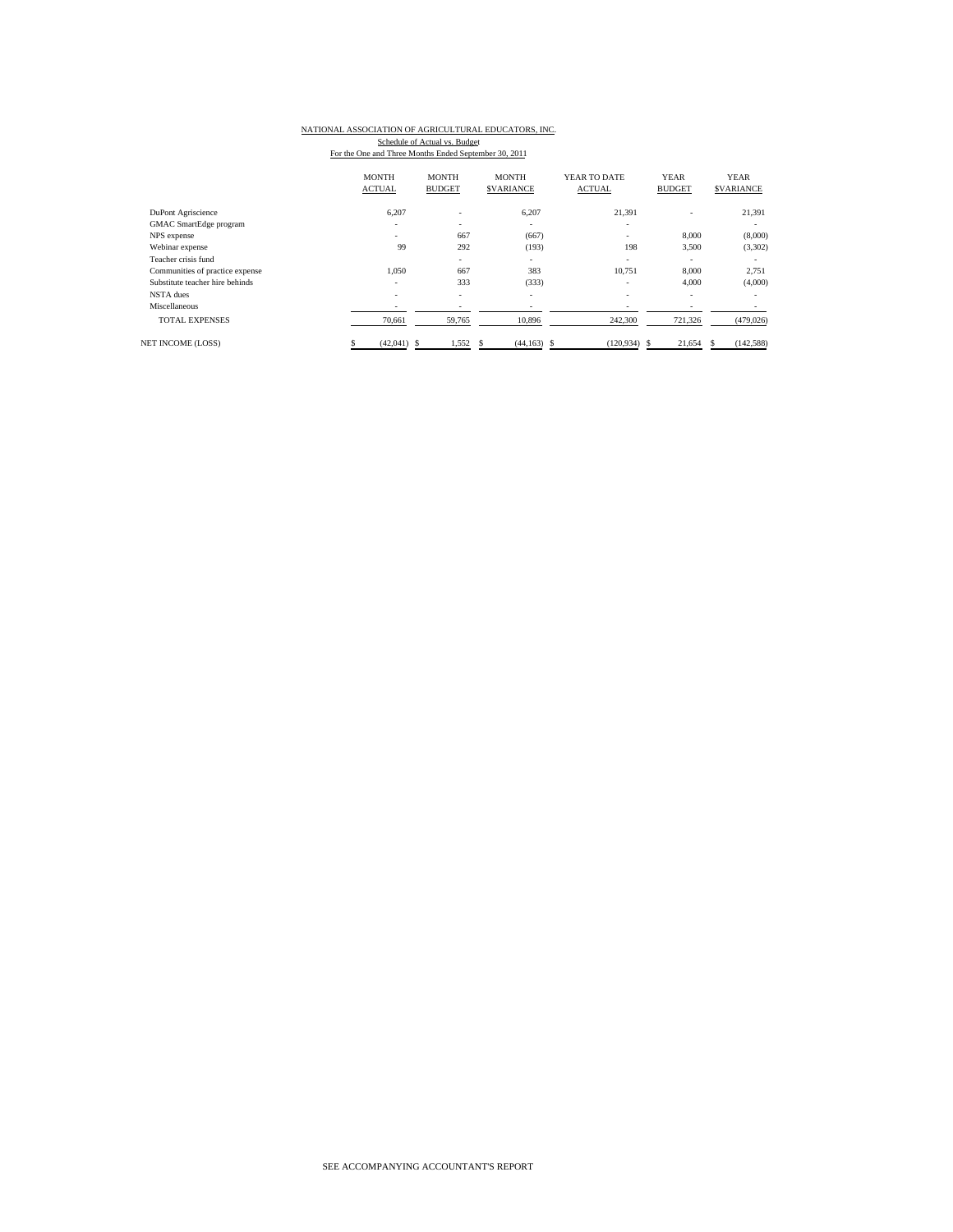#### NATIONAL ASSOCIATION OF AGRICULTURAL EDUCATORS, INC. Schedule of Convention Revenue and Expenses For the One and Three Months Ended September 30, 2011

|                                           | <b>MONTH</b>             | <b>MONTH</b>             | <b>MONTH</b>                 | YEAR TO DATE             | <b>YEAR</b>              | <b>YEAR</b>       |
|-------------------------------------------|--------------------------|--------------------------|------------------------------|--------------------------|--------------------------|-------------------|
|                                           | <b>ACTUAL</b>            | <b>BUDGET</b>            | <b>SVARIANCE</b>             | <b>ACTUAL</b>            | <b>BUDGET</b>            | <b>\$VARIANCE</b> |
| <b>REVENUE</b>                            |                          |                          |                              |                          |                          |                   |
| \$<br>Convention, registration            |                          | \$<br>7,917              | $\mathbf{s}$<br>$(7,917)$ \$ |                          | \$<br>95,000 \$          | (95,000)          |
| Convention, tickets/workshops             |                          |                          | L.                           |                          |                          |                   |
| Convention, trade show                    |                          | 125                      | (125)                        |                          | 1.500                    | (1,500)           |
| Convention - Ideas Unlimited              |                          |                          |                              |                          |                          |                   |
| <b>Convention - Teacher Mentor</b>        |                          |                          |                              |                          |                          |                   |
| Convention scholarship fund               |                          |                          |                              |                          | 2,000                    | (2,000)           |
| Convention, sponsorships - FFA Foundation |                          | 3,333                    | (3,333)                      |                          | 40,000                   | (40,000)          |
| Convention, host state social             | 125                      | L,                       | 125                          | 250                      |                          | 250               |
| Convention, sponsorships                  | $\overline{\phantom{a}}$ | 4,500                    | (4,500)                      | $\overline{\phantom{a}}$ | 54,000                   | (54,000)          |
| <b>TOTAL REVENUE</b>                      | 125                      | 15,875                   | (15,750)                     | 250                      | 192,500                  | (192, 250)        |
| <b>EXPENSES</b>                           |                          |                          |                              |                          |                          |                   |
| Convention, plaques and trophies          | 65                       | 167                      | (102)                        | 65                       | 2,000                    | (1,935)           |
| Convention, printing                      |                          | 167                      | (167)                        | ٠                        | 2,000                    | (2,000)           |
| Convention, miscellaneous                 |                          | 83                       | (83)                         |                          | 1,000                    | (1,000)           |
| Convention, awards                        | 2,565                    |                          | 2,565                        | 2,850                    | 9,000                    | (6,150)           |
| Convention, photography                   |                          |                          | $\overline{a}$               |                          |                          |                   |
| Conventions, meal functions               |                          | 2.500                    | (2,500)                      |                          | 30,000                   | (30,000)          |
| Convention, promotion and marketing       | 1,587                    | 83                       | 1,504                        | 1,587                    | 1,000                    | 587               |
| Convention, postage and shipping          |                          | 250                      | (250)                        | ٠                        | 3,000                    | (3,000)           |
| Convention, equipment rental              |                          | 1,000                    | (1,000)                      |                          | 12,000                   | (12,000)          |
| Convention, workshops                     |                          |                          |                              |                          |                          |                   |
| Convention, host state social             |                          |                          |                              |                          |                          |                   |
| Convention, speakers                      |                          |                          |                              |                          |                          |                   |
| Convention, trade show expense            |                          |                          |                              |                          |                          |                   |
| Convention, tour expenses                 |                          |                          |                              |                          |                          |                   |
| Convention, committee expense             |                          | 245                      | (245)                        |                          | 2,940                    | (2,940)           |
| Convention, sponsorships - FFA Foundation |                          | 2.667                    | (2,667)                      |                          | 32,000                   | (32,000)          |
| Convention, travel/board of directors     | 2,895                    | 1,000                    | 1,895                        | 2,895                    | 12,000                   | (9,105)           |
| Convention, staff travel                  | 1,425                    | 833                      | 592                          | 1,425                    | 10,000                   | (8, 575)          |
| Convention, other travel                  | $\overline{\phantom{a}}$ | $\overline{\phantom{a}}$ | $\overline{\phantom{a}}$     | $\overline{\phantom{a}}$ | $\overline{\phantom{a}}$ | $\sim$            |
| <b>TOTAL EXPENSES</b>                     | 8,537                    | 8,995                    | (458)                        | 8,822                    | 116,940                  | (108, 118)        |
| <b>NET INCOME (LOSS)</b><br>\$            | (8, 412)                 | 6,880<br>\$              | (15,292)<br>S                | \$<br>(8,572)            | 75,560<br>-\$            | (84, 132)<br>S    |